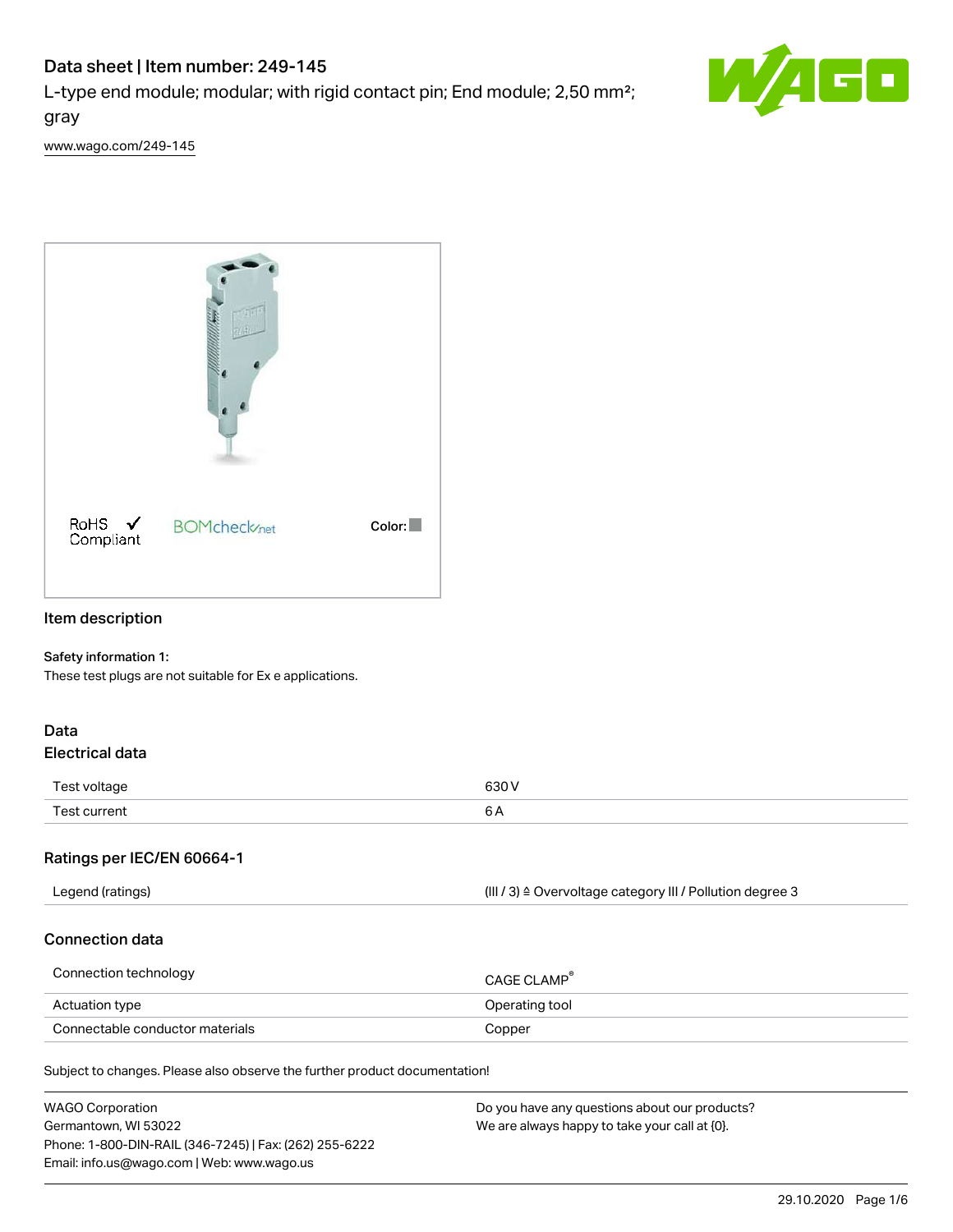# Data sheet | Item number: 249-145

[www.wago.com/249-145](http://www.wago.com/249-145)



| Solid conductor                   | $0.082.5$ mm <sup>2</sup> / 28  14 AWG |
|-----------------------------------|----------------------------------------|
| Fine-stranded conductor           | $0.082.5$ mm <sup>2</sup> / 28  12 AWG |
| Strip length                      | 89 mm / 0.31  0.35 inch                |
| Total number of connection points |                                        |
| Total number of potentials        |                                        |
| Wiring type                       | Front-entry wiring                     |

# Physical data

| Width        | 6 mm / 0.236 inch   |
|--------------|---------------------|
| Module width | $R_{mm}$ / $\Omega$ |
|              | .236 inch           |

## Material Data

| Color     | gray            |
|-----------|-----------------|
| Fire load | 0.081 MJ        |
| Weight    | ⊺C.<br>4.1<br>ີ |

# Commercial data

| Product Group         | 2 (Terminal Block Accessories) |
|-----------------------|--------------------------------|
| Packaging type        | <b>BOX</b>                     |
| Country of origin     | DE                             |
| <b>GTIN</b>           | 4045454193737                  |
| Customs tariff number | 85366990990                    |

# **Counterpart**

## Compatible products

## Marking accessories

| Item no.: 2009-115<br>WMB-Inline; for Smart Printer; 1500 pieces on roll; stretchable 5 - 5.2 mm; plain; snap-on type; white          | www.wago.com/2009-115             |
|---------------------------------------------------------------------------------------------------------------------------------------|-----------------------------------|
| Item no.: 2009-115/000-002<br>WMB-Inline; for Smart Printer; 1500 pieces on roll; stretchable 5 - 5.2 mm; plain; snap-on type; yellow | www.wago.com/2009-115<br>/000-002 |
| Item no.: 2009-115/000-006<br>WMB-Inline; for Smart Printer; 1500 pieces on roll; stretchable 5 - 5.2 mm; plain; snap-on type; blue   | www.wago.com/2009-115<br>/000-006 |

Subject to changes. Please also observe the further product documentation!

| <b>WAGO Corporation</b>                                | Do you have any questions about our products? |
|--------------------------------------------------------|-----------------------------------------------|
| Germantown, WI 53022                                   | We are always happy to take your call at {0}. |
| Phone: 1-800-DIN-RAIL (346-7245)   Fax: (262) 255-6222 |                                               |
| Email: info.us@wago.com   Web: www.wago.us             |                                               |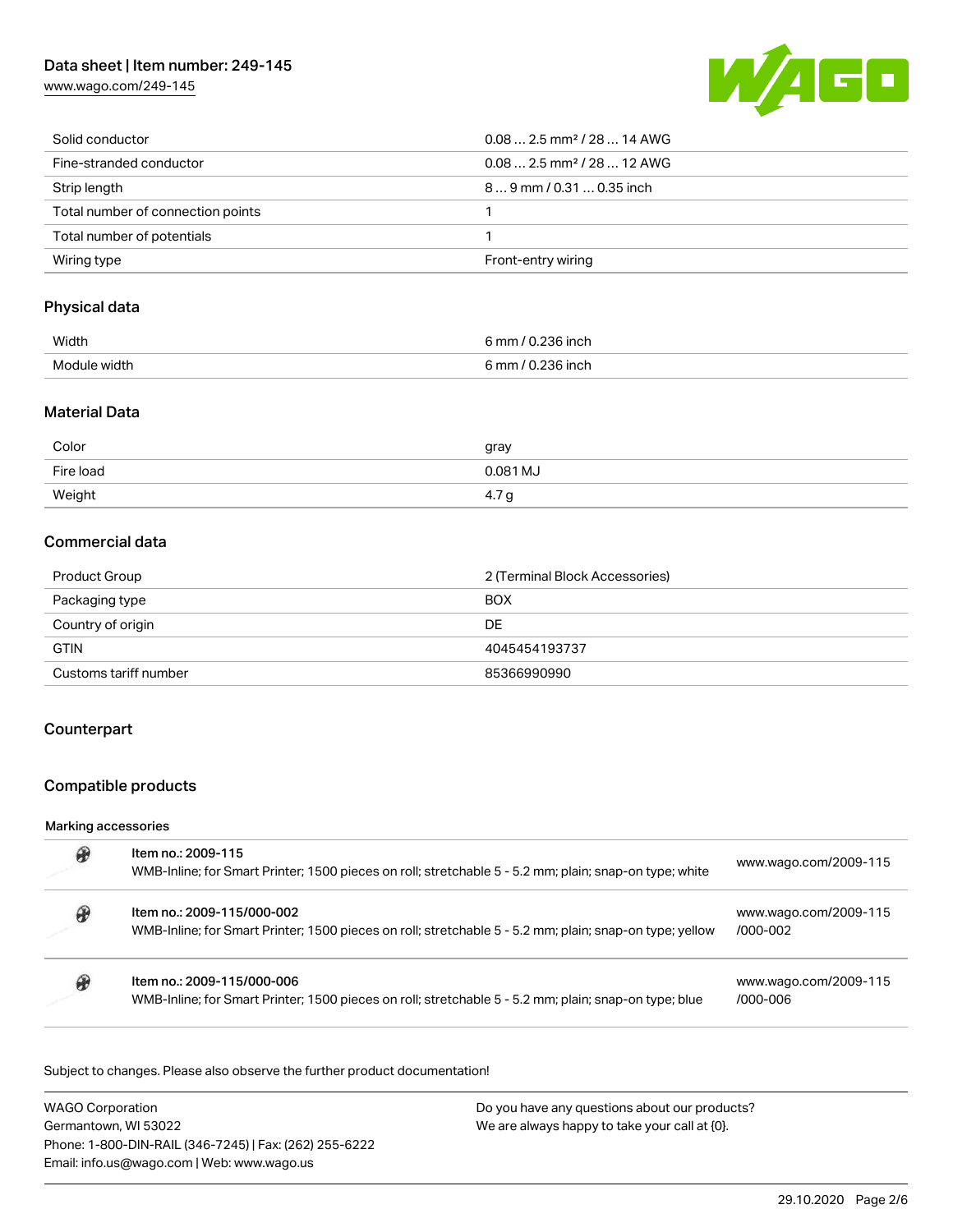

|   | Item no.: 2009-115/000-007<br>WMB-Inline; for Smart Printer; 1500 pieces on roll; stretchable 5 - 5.2 mm; plain; snap-on type; gray               | www.wago.com/2009-115<br>/000-007 |
|---|---------------------------------------------------------------------------------------------------------------------------------------------------|-----------------------------------|
| ₩ | Item no.: 2009-115/000-012<br>WMB-Inline; for Smart Printer; 1500 pieces on roll; stretchable 5 - 5.2 mm; plain; snap-on type; orange             | www.wago.com/2009-115<br>/000-012 |
|   | Item no.: 2009-115/000-017<br>WMB-Inline; for Smart Printer; 1500 pieces on roll; stretchable 5 - 5.2 mm; plain; snap-on type; light<br>green     | www.wago.com/2009-115<br>/000-017 |
| ⊕ | Item no.: 2009-115/000-023<br>WMB-Inline; for Smart Printer; 1500 pieces on roll; stretchable 5 - 5.2 mm; plain; snap-on type; green              | www.wago.com/2009-115<br>/000-023 |
| ⊛ | Item no.: 2009-115/000-024<br>WMB-Inline; for Smart Printer; 1500 pieces on roll; stretchable 5 - 5.2 mm; plain; snap-on type; violet             | www.wago.com/2009-115<br>/000-024 |
|   | Item no.: 2009-145<br>Mini-WSB Inline; for Smart Printer; 1700 pieces on roll; stretchable 5 - 5.2 mm; plain; snap-on type; white                 | www.wago.com/2009-145             |
|   | Item no.: 2009-145/000-002<br>Mini-WSB Inline; for Smart Printer; 1700 pieces on roll; stretchable 5 - 5.2 mm; plain; snap-on type;<br>yellow     | www.wago.com/2009-145<br>/000-002 |
|   | Item no.: 2009-145/000-005<br>Mini-WSB Inline; for Smart Printer; 1700 pieces on roll; stretchable 5 - 5.2 mm; plain; snap-on type; red           | www.wago.com/2009-145<br>/000-005 |
|   | Item no.: 2009-145/000-006<br>Mini-WSB Inline; for Smart Printer; 1700 pieces on roll; stretchable 5 - 5.2 mm; plain; snap-on type; blue /000-006 | www.wago.com/2009-145             |
|   | Item no.: 2009-145/000-007<br>Mini-WSB Inline; for Smart Printer; 1700 pieces on roll; stretchable 5 - 5.2 mm; plain; snap-on type; gray /000-007 | www.wago.com/2009-145             |
|   | Item no.: 2009-145/000-012<br>Mini-WSB Inline; for Smart Printer; 1700 pieces on roll; stretchable 5 - 5.2 mm; plain; snap-on type;<br>orange     | www.wago.com/2009-145<br>/000-012 |
|   | Item no.: 2009-145/000-023<br>Mini-WSB Inline; for Smart Printer; 1700 pieces on roll; stretchable 5 - 5.2 mm; plain; snap-on type;<br>green      | www.wago.com/2009-145<br>/000-023 |
|   | Item no.: 2009-145/000-024<br>Mini-WSB Inline; for Smart Printer; 1700 pieces on roll; stretchable 5 - 5.2 mm; plain; snap-on type;<br>violet     | www.wago.com/2009-145<br>/000-024 |
|   | Item no.: 248-501<br>Miniature WSB Quick marking system; plain; Marker width 5 mm; 10 strips with 10 markers per card                             | www.wago.com/248-501              |

Subject to changes. Please also observe the further product documentation!

WAGO Corporation Germantown, WI 53022 Phone: 1-800-DIN-RAIL (346-7245) | Fax: (262) 255-6222 Email: info.us@wago.com | Web: www.wago.us

Do you have any questions about our products? We are always happy to take your call at {0}.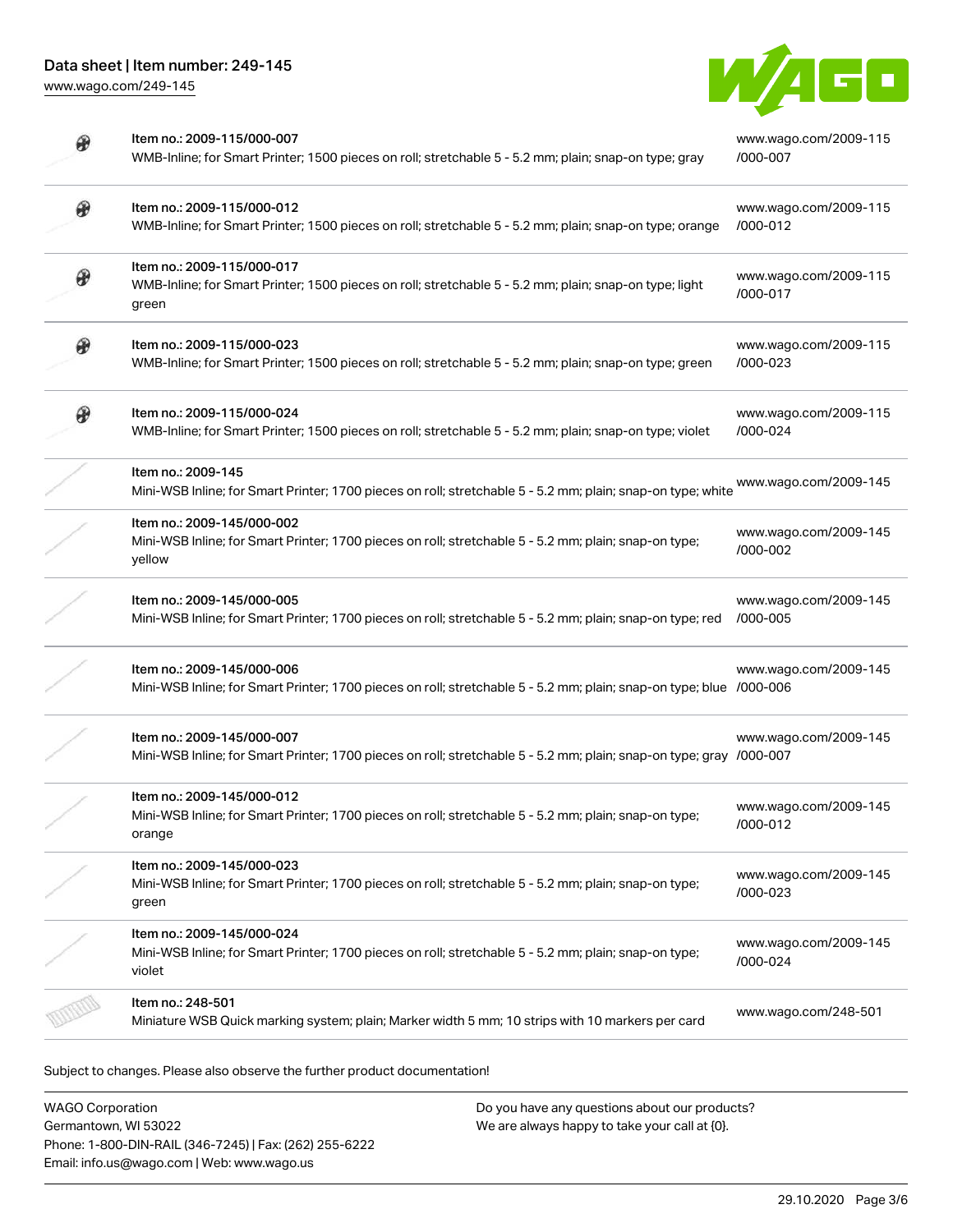

|                         | Item no.: 248-501/000-002<br>Mini-WSB marking card; as card; not stretchable; plain; snap-on type; yellow                                                          | www.wago.com/248-501<br>/000-002     |
|-------------------------|--------------------------------------------------------------------------------------------------------------------------------------------------------------------|--------------------------------------|
|                         | Item no.: 248-501/000-005<br>Mini-WSB marking card; as card; not stretchable; plain; snap-on type; red                                                             | www.wago.com/248-501<br>/000-005     |
|                         | Item no.: 248-501/000-006<br>Mini-WSB marking card; as card; not stretchable; plain; snap-on type; blue                                                            | www.wago.com/248-501<br>/000-006     |
|                         | Item no.: 248-501/000-007<br>Mini-WSB marking card; as card; not stretchable; plain; snap-on type; gray                                                            | www.wago.com/248-501<br>/000-007     |
|                         | Item no.: 248-501/000-012<br>Mini-WSB marking card; as card; not stretchable; plain; snap-on type; orange                                                          | www.wago.com/248-501<br>/000-012     |
|                         | Item no.: 248-501/000-017<br>Mini-WSB marking card; as card; not stretchable; plain; snap-on type; light green                                                     | www.wago.com/248-501<br>/000-017     |
|                         | Item no.: 248-501/000-023<br>Mini-WSB marking card; as card; not stretchable; plain; snap-on type; green                                                           | www.wago.com/248-501<br>$/000 - 023$ |
|                         | Item no.: 248-501/000-024<br>Mini-WSB marking card; as card; not stretchable; plain; snap-on type; violet                                                          | www.wago.com/248-501<br>/000-024     |
|                         | Item no.: 793-5501<br>WMB marking card; as card; for terminal block width 5 - 17.5 mm; stretchable 5 - 5.2 mm; plain; snap-on www.wago.com/793-5501<br>type; white |                                      |
|                         | Item no.: 793-5501/000-002<br>WMB marking card; as card; for terminal block width 5 - 17.5 mm; stretchable 5 - 5.2 mm; plain; snap-on<br>type; yellow              | www.wago.com/793-5501<br>/000-002    |
|                         | Item no.: 793-5501/000-005<br>WMB marking card; as card; for terminal block width 5 - 17.5 mm; stretchable 5 - 5.2 mm; plain; snap-on<br>type; red                 | www.wago.com/793-5501<br>/000-005    |
|                         | Item no.: 793-5501/000-006<br>WMB marking card; as card; for terminal block width 5 - 17.5 mm; stretchable 5 - 5.2 mm; plain; snap-on<br>type; blue                | www.wago.com/793-5501<br>/000-006    |
|                         | Item no.: 793-5501/000-007<br>WMB marking card; as card; for terminal block width 5 - 17.5 mm; stretchable 5 - 5.2 mm; plain; snap-on<br>type; gray                | www.wago.com/793-5501<br>/000-007    |
|                         | Item no.: 793-5501/000-012<br>WMB marking card; as card; for terminal block width 5 - 17.5 mm; stretchable 5 - 5.2 mm; plain; snap-on                              | www.wago.com/793-5501<br>/000-012    |
|                         | Subject to changes. Please also observe the further product documentation!                                                                                         |                                      |
| <b>WAGO Corporation</b> | Do you have any questions about our products?                                                                                                                      |                                      |

Germantown, WI 53022 Phone: 1-800-DIN-RAIL (346-7245) | Fax: (262) 255-6222 Email: info.us@wago.com | Web: www.wago.us

We are always happy to take your call at {0}.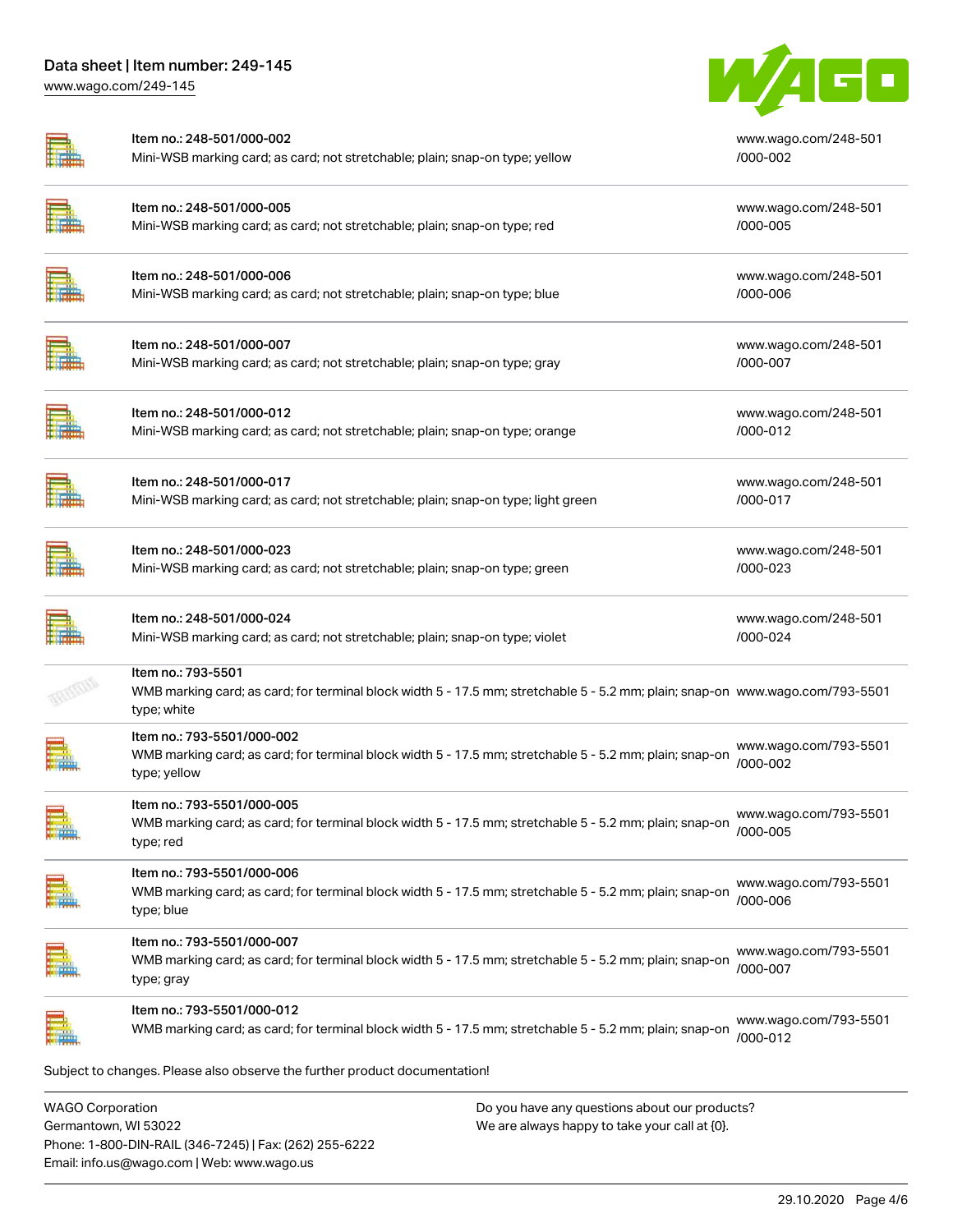

## type; orange

| E. | Item no.: 793-5501/000-014<br>WMB marking card; as card; for terminal block width 5 - 17.5 mm; stretchable 5 - 5.2 mm; plain; snap-on<br>type; brown       | www.wago.com/793-5501<br>/000-014     |
|----|------------------------------------------------------------------------------------------------------------------------------------------------------------|---------------------------------------|
|    | Item no.: 793-5501/000-017<br>WMB marking card; as card; for terminal block width 5 - 17.5 mm; stretchable 5 - 5.2 mm; plain; snap-on<br>type; green       | www.wago.com/793-5501<br>$/000 - 017$ |
|    | Item no.: 793-5501/000-023<br>WMB marking card; as card; for terminal block width 5 - 17.5 mm; stretchable 5 - 5.2 mm; plain; snap-on<br>type; light green | www.wago.com/793-5501<br>/000-023     |
| Ē. | Item no.: 793-5501/000-024<br>WMB marking card; as card; for terminal block width 5 - 17.5 mm; stretchable 5 - 5.2 mm; plain; snap-on<br>type; violet      | www.wago.com/793-5501<br>/000-024     |

# Downloads **Documentation**

## Bid Text

| 249-145<br>doc - Datei                                  | Apr 28, 2017 | doc<br>25.6 kB            | Download |
|---------------------------------------------------------|--------------|---------------------------|----------|
| 249-145<br>X81 - Datei                                  | Feb 19, 2019 | xml<br>3.2 <sub>k</sub> B | Download |
| <b>Additional Information</b><br>Technical explanations | Apr 3, 2019  | pdf<br>$2.2 \text{ MB}$   | Download |

## CAD files

#### CAE data

| WSCAD Universe 249-145 | url | Downloac |
|------------------------|-----|----------|
|                        |     |          |
|                        |     |          |

## Installation Notes

Installation

Subject to changes. Please also observe the further product documentation!

WAGO Corporation Germantown, WI 53022 Phone: 1-800-DIN-RAIL (346-7245) | Fax: (262) 255-6222 Email: info.us@wago.com | Web: www.wago.us

Do you have any questions about our products? We are always happy to take your call at {0}.